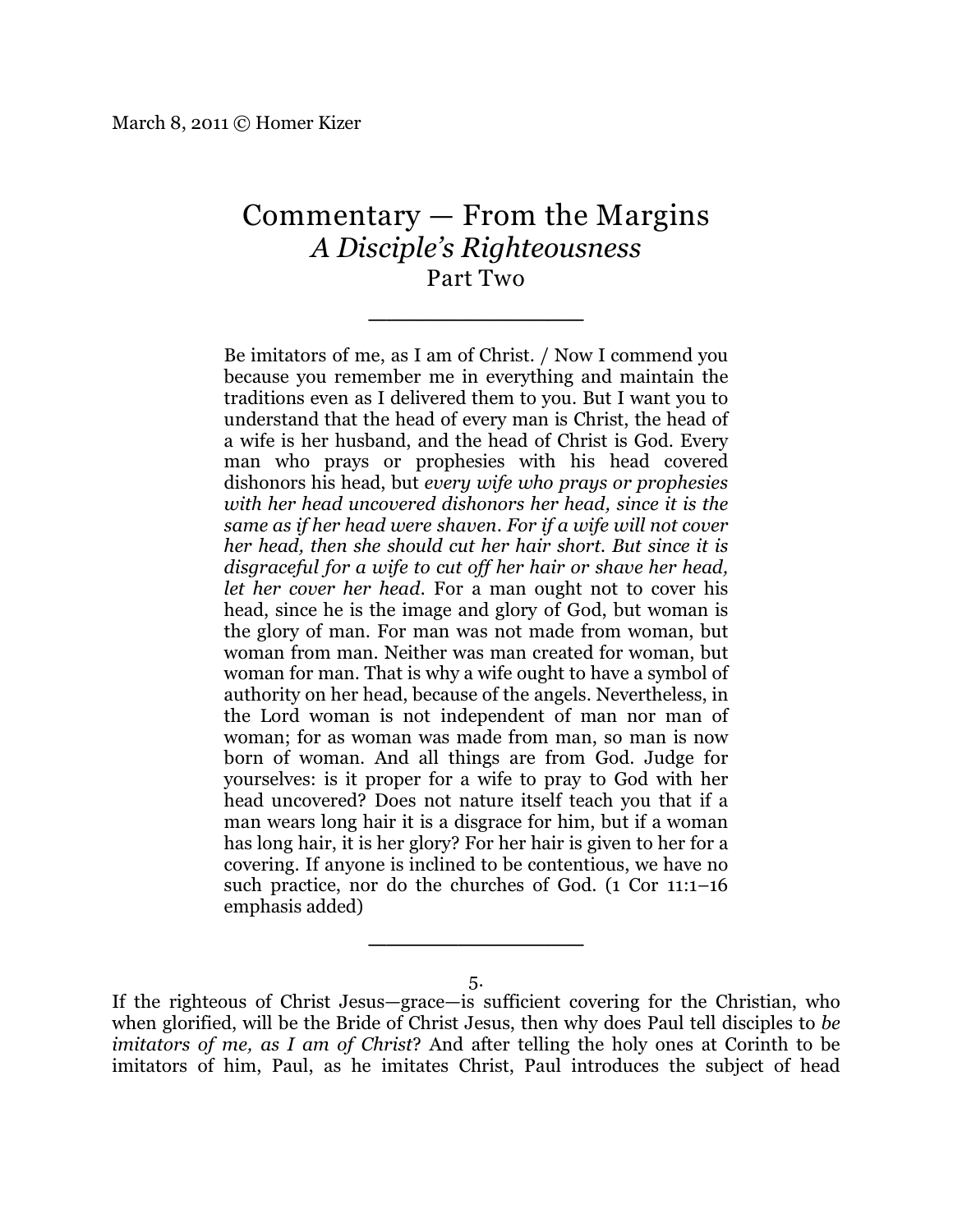coverings, which follows in context Paul's instructions concerning physical associations and eating what is sold in the meat market without inquiring how the meat came to be in the market—and precedes Paul's rebuking of the holy ones for how they were keeping the Passover. So imitating Paul as he imitates Christ is part of Paul's general instructions to the holy ones as is the need for female head coverings, with the three concepts united by context.

The above is correct: imitating Christ, head coverings, and taking the Passover sacraments on the night that Jesus was betrayed share a common theological reality. All three are signs or symbols of what the Christian disciple must add to grace. All three serve as outer garments or coverings with which the disciple *dresses* him or herself, coverings that the disciple puts on over the undergarment of Christ Jesus' righteousness, the covering for which the holy one does nothing. And only when the disciple is *dressed* with the undergarment of grace and outer garments representing the disciple's belief of God is the disciple "protected" from exposure to lawlessness, the cold darkness of this world.

Imitating Paul as Paul imitates Christ Jesus is a work of faith that will have the Christian walking before God as an *observant Judean*, keeping the commandments as Jesus kept the commandments and as Paul kept the commandments; for Paul says of himself, "'Neither against the law of the Jews, nor against the temple, nor against Caesar have I committed any offense" (Acts 25:8).

But if, as most of Christendom claims, the righteousness of Christ Jesus alone was sufficient for salvation, there would be no need for the holy one to walk in a holy manner; i.e., to walk uprightly before God, being blameless and without breaking the commandments. Christians could live as Gentiles as they mostly do in this present era and still be saved, but this is simply not the case according to Paul. Christians cannot live as they formerly did. They cannot continue to live "in the passions of our flesh, carrying out the desires of the body and the mind" as sons of disobedience (Eph 2:3); for the Christian "cannot drink the cup of the Lord and the cup of demons … cannot partake of the table of the Lord and the table of demons" (1 Cor 10:21).

Paul links taking the Passover sacraments of bread and wine on the night that Jesus was betrayed with imitating him as he imitates Christ—"For I received from the Lord what I also delivered to you, that the Lord Jesus on the night when He was betrayed took bread, and when He had given thanks, He broke it and said, 'This is my body which is for you. Do this in remembrance of me'" (1 Cor 11:23–24)—and Paul links covering or not covering the head with Christ Jesus and the churches of God being represented in the creation of Adam and Eve and these two being one flesh. For Paul continues in his epistle to the holy ones at Corinth, writing, "Thus it is written, 'The first man Adam became a living [breathing] being'; the last Adam became a life-giving spirit" (1 Cor 15:45). Elsewhere, Paul wrote, "Yet death reigned from Adam to Moses, even over those whose sinning was not like the transgression of Adam, who was a type of the one who was to come" (Rom 5:14). For Paul, the Church of God was the spiritual Eve that was of the last Adam as Eve was of Adam, and that was one spirit with the last Adam as Eve was one flesh with Adam. And for Paul, the marriage relationship between one man and one woman represented as a sign or symbol the relationship between Christ and His Body, the Church.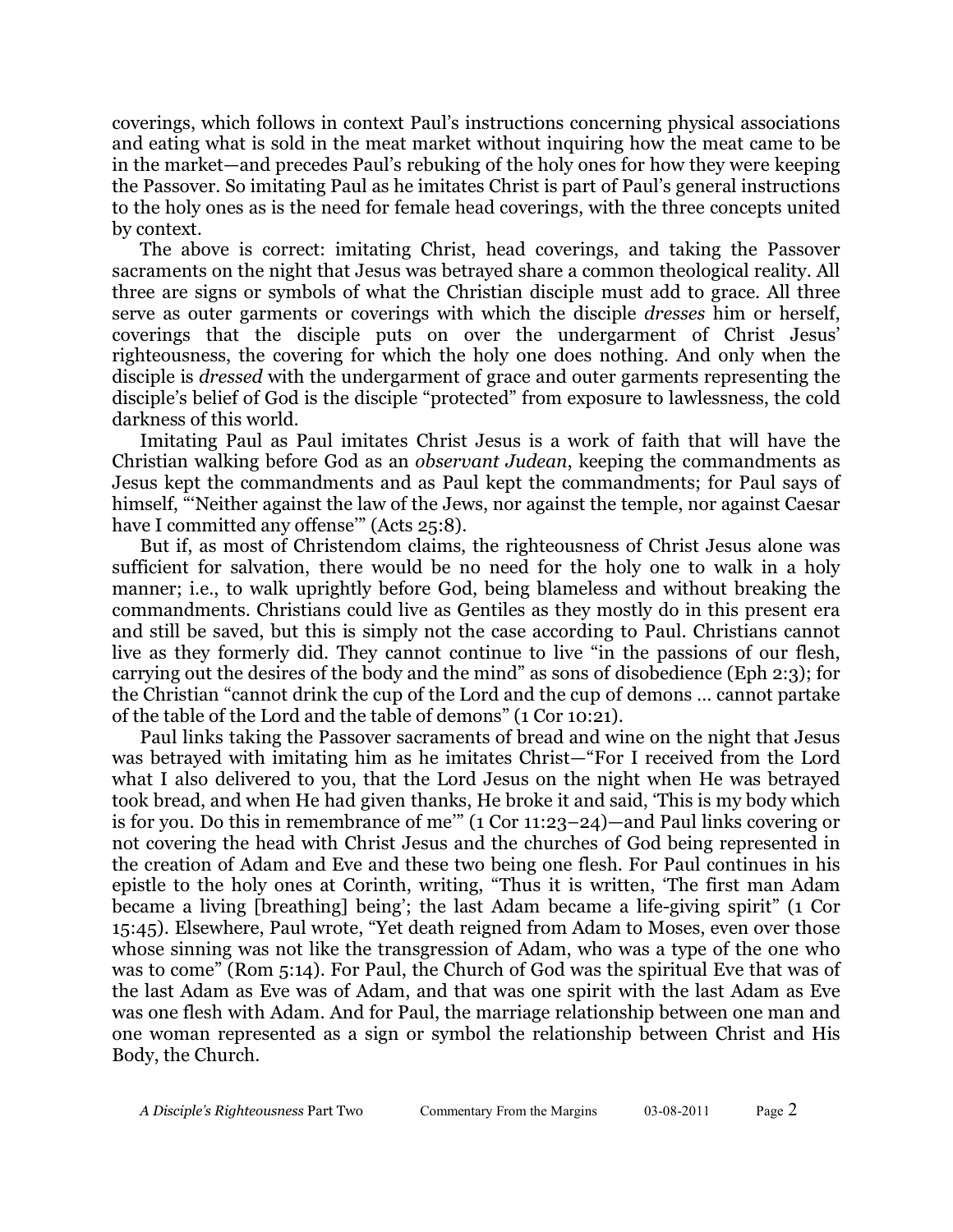When a disciple walks as Jesus walked, the disciple will place an additional covering of righteousness over the top of grace, an additional covering that is as needful as taking the Passover sacraments on the night that Jesus was betrayed, the dark portion of the  $14<sup>th</sup>$  of *Aviv*. The disciple will, by imitating Paul as he imitates Jesus, cover the righteousness of Christ Jesus with his or her own righteousness, which will not be perfect but have the Christian striving for perfection … so there is no misunderstanding, a Christian's righteousness will have blemishes in it and of itself is not adequate for salvation. But without covering the righteousness of Christ Jesus with the Christian's own righteousness, the Christian will not be saved for the Christian will not be a fractal of Christ Jesus. Simply wearing the garment of Christ doesn't make the Christian look like Christ. If it did, there would be no need to consciously walk as Christ Jesus walked. *The Christian would be unable to walk in any other manner. The righteousness of Christ would be like a straitjacket that prevents any non-Christlike movements*. Receiving the spirit of God would turn the human person into a robot, and this is not the case for Christians will continue to come short of the glory of God even when striving for this glory.

When the Second Passover liberation of Israel occurs at the second Passover, all Christians will be suddenly and forcibly filled-with and empowered by the spirit of God so that Sin and Death will no longer dwell in the fleshly members of Christians. If receipt of the Holy Spirit  $[\pi v \in \mathfrak{g} \times \mathfrak{g} \times \mathfrak{g} \times \mathfrak{g}]$  to the extent that the Christian is filled with spirit would then be sufficient for salvation, no disciple could be lost; no Apostasy [the great falling away] could occur. Every Christian would love the truth and so be saved. And this will not be the case; for the majority of spirit-filled Christians will join with the man of perdition, the lawless one who comes through being possessed by the Adversary, and God will send over them "a strong delusion, so that they may believe what is false, in order that all may be condemned who did not believe the truth but had pleasure in unrighteousness" (2 Thess 2:11–12). And if when Christians when filled with the spirit will still choose unrighteousness over righteousness, how much more so do they today love unrighteousness? They are enamored by unrighteousness, flirting with it as a maid flirts with a lad or a cougar with a young man.

For a Christian—for every Christian that will be the Bride of Christ at the Wedding Supper—two coverings of righteousness are necessary, one that is *natural* in that all Christians are covered by the righteousness of Christ Jesus, with this righteousness *described* by the linguistic icon, *grace*. The second covering will be of the Christian's own making through walking as Jesus walked, imitating Paul as he imitated Jesus—and through taking the Passover sacraments on the night that Jesus was betrayed.

While it is appropriate for a man to pray to God with his hair uncovered—that is, with his hair cut short and not covered by a cap—it is **not** all right for the woman, the representation of Eve and of the last *Eve*, the Christian Church, to pray with her head uncovered, with her hair being one covering that is a representation of grace and with a second covering, a fabric covering she has made with her own hands, that is the representation of voluntarily walking as Jesus walked, and of taking the sacraments on the night Jesus was betrayed.

The theological logic for wives to cover their hair with a fabric [which traditionally, they would have made] covering is in the necessity for a Christian to imitate Paul as he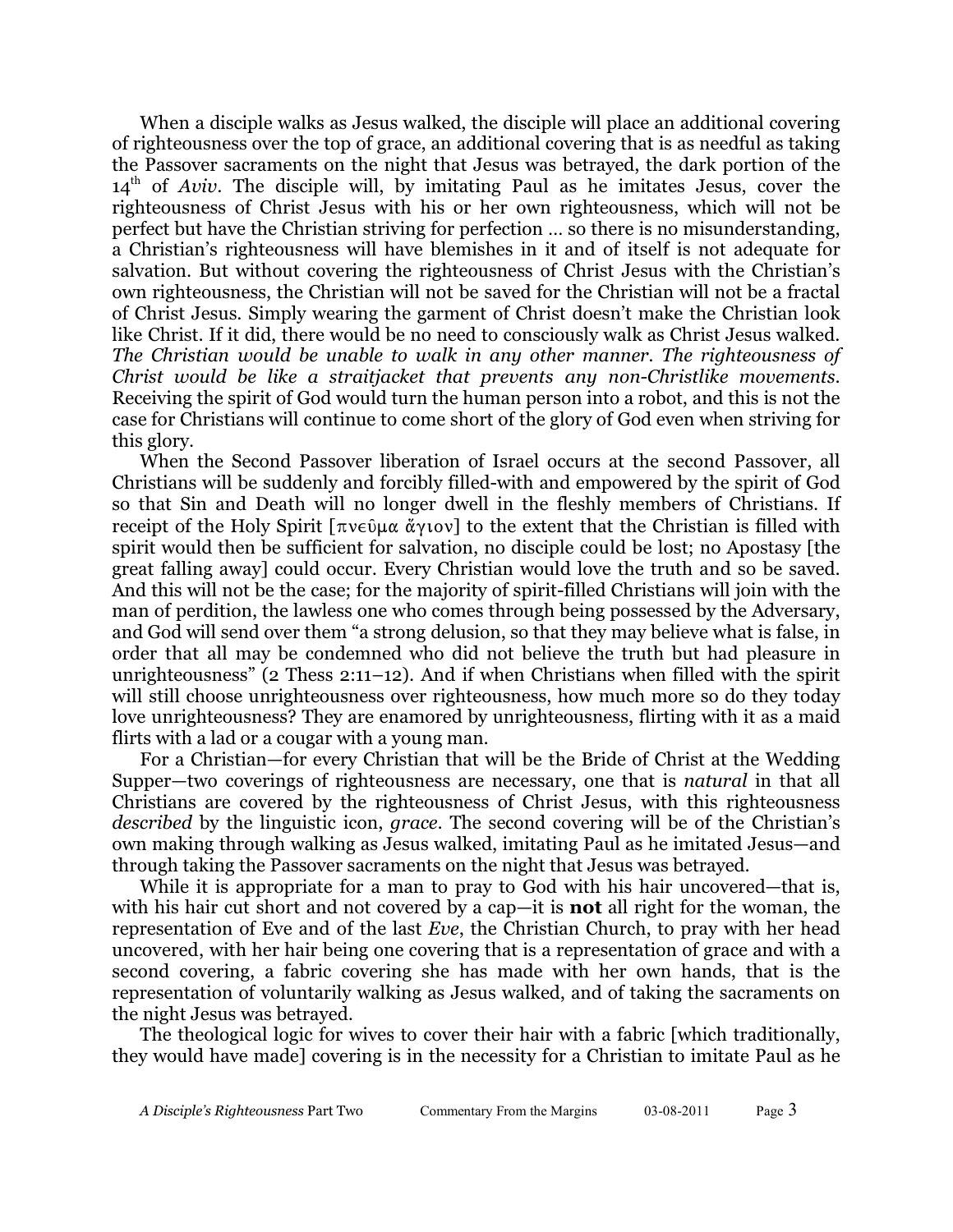imitated Christ, or for a Christian to imitate John as he imitated Christ, or for a Christian to imitate James as he imitated Christ. The basis for covering long hair with a *cap* is constructed on the need for a Christian to imitate Christ Jesus even though the Christian is covered by the garment of Christ's righteousness; i.e., His, Jesus', belief of God. For in the analogy that has the Christian's natural covering of hair being a representation of grace—a covering for which the Christian has to do nothing—the woman represents the Church, the Bride, and her husband represents the head of the Church, Christ. And as every Christian needs to imitate Christ, walking as Jesus walked, the woman needs to cover her *covering of hair* with a cover she has made with her hands, a covering that shows to man and angels that she is in subjection to her husband. For Christian women to not cover their long hair with a covering that they have made shows man and angels that the sect or creed to which they subscribe is not in subjection to Christ Jesus.

The question should exist: why isn't a woman's hair an adequate covering for her head as English translators would seem to have made it … a person does nothing to cause hair to grow on the human head. Whereas the hair of human beings on other parts of their bodies is diminutive and not adequate protection against the elements, the hair of human beings by nature grows long on the head through no effort of the person. Thus, the nakedness of Adam and Eve that they covered with fig leaves was the nakedness of their groin regions, where hair also grows longer than on other parts of the body except for the head. There is no real questioning of the reality that the hair of the groin, both of the man and the woman, should be covered by modest attire. But the woman has no "head" in this region; whereas the man does, with this head of the man naturally covered by the foreskin, which in circumcision is clipped away so that the *head* of the man is made naked. Therefore, in the Lord creating the first man, the Lord created a *head* on the man that was naturally covered by the foreskin and by the man's belief of God that led to his obedience. Thus, the man had two coverings, one physical [the foreskin], and one spiritual [his belief of God that produced obedience]. The woman also had two coverings; however, both of hers were spiritual—the belief and obedience of her *head*, her husband, and her own belief and obedience of her husband.

The penis of a man, in natural, represents the man, something that ancient pagan religions understood, with the *traces* of these ancient ideologies present in modern church steeples, phallic symbols disclosing that for the particular church the Cross is the image of their *head*. But the woman had no such head; thus, the grotto became the pagan representation of the wet, dark underworld of femininity. The woman, to have a head, must be joined to a man in marriage, with her husband then becoming her head. Hence, the woman was created incomplete as was the man, who is unable to reproduce himself. The woman and the man, together, make one human unit, with one head and one womb, both of which were naturally covered and then in the Garden of God, spiritually covered by belief that led to obedience. Hence, before the Lord drove the man and the woman from the Garden, He made for them skin clothing to replace their loss of the garment of obedience.

The Apostle Paul brings all of the above into his discussion of why the holy ones at Corinth did not want to provoke the Lord to jealousy, for they were not stronger than the Lord (see 1 Cor 10:22).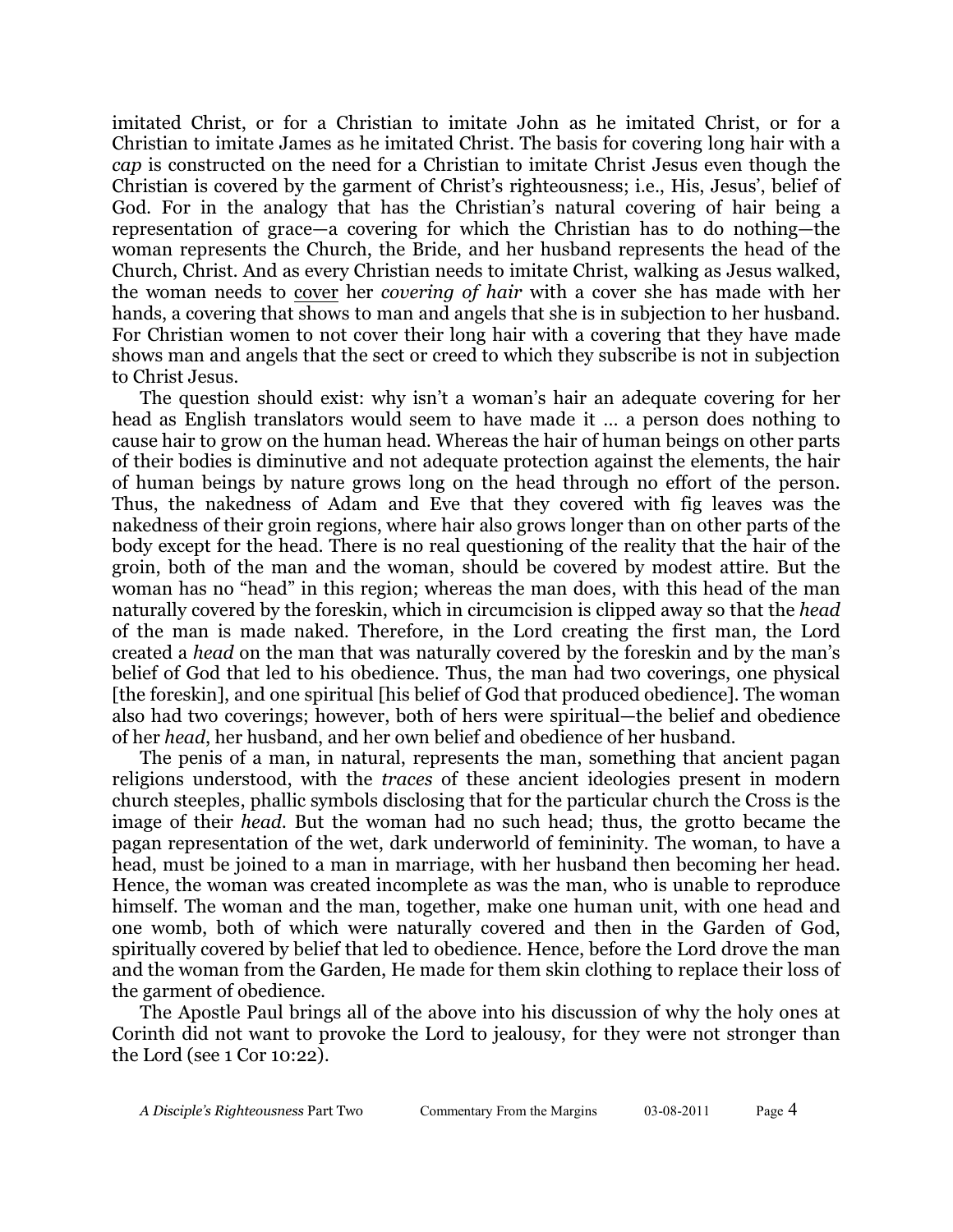In moving from physical [the head of a human *unit* being the circumcised head of the husband's penis] to spiritual, where outward circumcision no longer matters for both men and woman, when baptized in the Lord, are sons of God, Paul moves from penis to the human head as the representation of two being one flesh. Paul *quits* phallic symbols and grottos, and uses the natural growth of hair on the human head to represent the inner covering of grace that clothes the resurrected-from-death inner self. For a Christian man, having outwardly visible short hair represents the previously concealed circumcision of the penis, the natural head of the man. For the Christian woman, having outwardly visible long hair represents the previously concealed *grotto* of her womb. Thus, the Christian woman with long hair is spiritually as a naturally naked human woman—and this is the correspondence that the majority of Anabaptists have understood at least at some level. The Christian woman who is seen in prayer by God and the angels with uncovered long hair is as a publicly naked woman in this physical world. Likewise, the Christian man who is seen in prayer by God with long hair is as an uncircumcised Gentile attempting to enter the physical temple.

What Paul leaves out of his analogy when he moves the circumcision that matters from the penis to the heart isn't actually left-out, but just isn't visible to those who do not have the spirit of God: every human person can be circumcised of heart. Gender, ethnicity, and social status are no longer barriers to entering the temple of God that is the Christian Church. And when outward circumcision is no longer of importance, the symbol representing the uncovered head of a man must also change just as the symbol representing the sacrifice of the paschal lamb was changed by Christ Jesus from a bleating lamb to the broken unleavened bread representing His body and the Cup representing His blood. Thus, Paul, with considerable patience, explains to the holy ones at Corinth how the symbols representing one man being the head of one woman, his wife, changed with receipt of the spirit of God and the resurrection of the inner self from death.

Again, because Paul hasn't been understood—which is a great shame to all of Christendom—when circumcision is no longer of the flesh but of the heart, the head of the penis no longer represents the head of the man. Rather, the Christian man's head [cranium] represents the man's head, Christ Jesus, with the length of the man's hair representing whether the man is circumcised of heart or uncircumcised.

When circumcision is of the heart, the Christian woman has one head, Christ Jesus, that is represented by her cranium being covered by long hair. When the Christian woman marries, she takes to herself a second head, one that is of flesh, her husband, and she represents her submission to the authority of her husband by covering her long hair with a covering she has made with her own hands just as she has married via her own will. The fabric covering with which the married woman covers her long hair is analogous to the garments with which she continues to cover her groin area: she is just as undressed spiritually without a fabric covering of her long hair as she would be if she appeared naked physically in public.

As discussed in the first part of this commentary, Eve was covered by Adam's belief of God as well by her belief of her husband. Two coverings that function as one covering;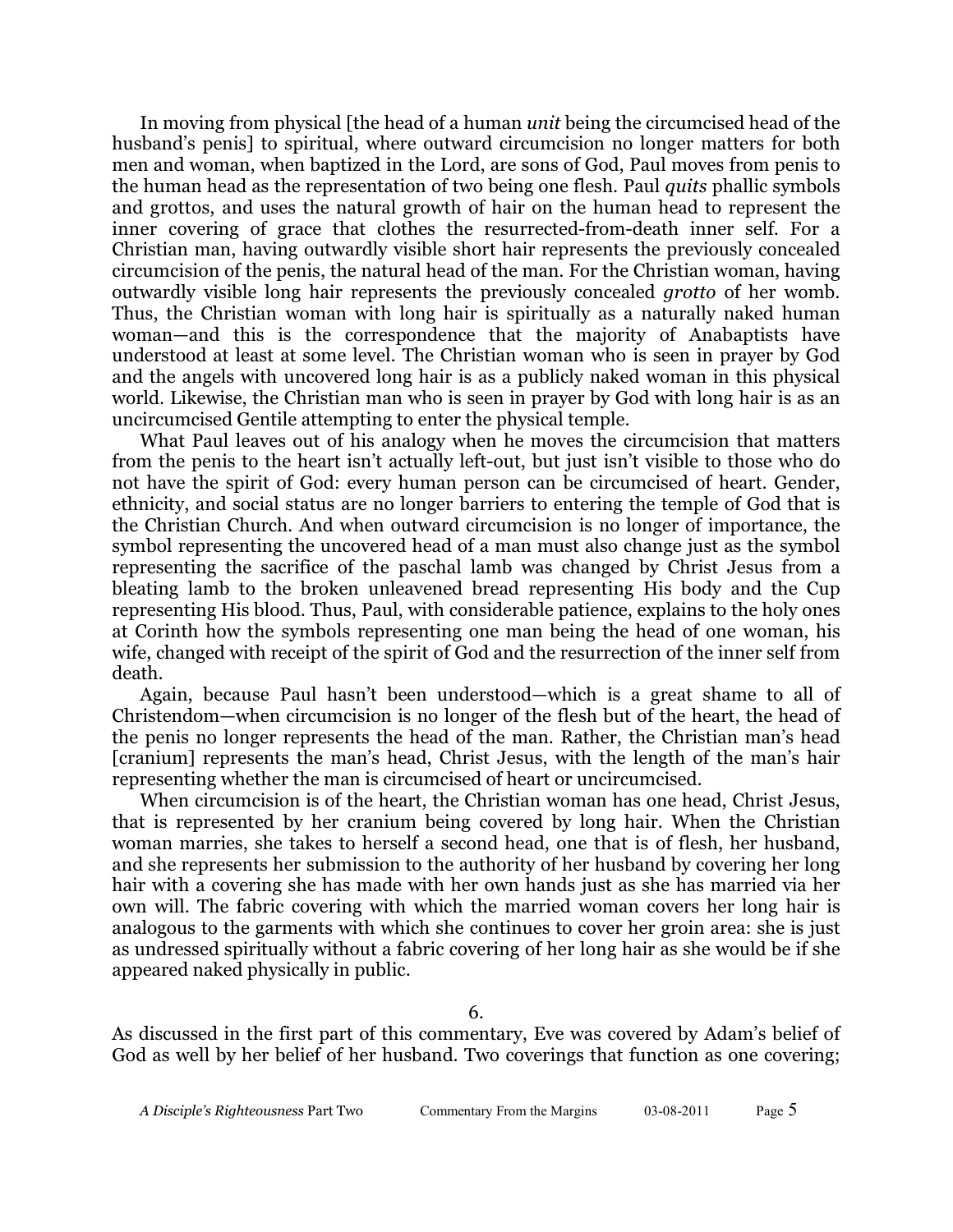for a woman's hair is to be covered by a fabric cap of her own making, a point of revelation that Anabaptists have possessed since the 16<sup>th</sup>-Century.

In a marriage, it isn't the man that represents the greater Christian Church; it is the woman who shall be saved through childbirth (1 Tim 2:15) that represents the Church. The man represents the Bridegroom, Christ Jesus, over whom is God, Christ Jesus' Head as Christ Jesus is the Head of the man (1 Cor 11:3). But the man is of the woman as Isaac was of Sarah, and as Esau was of Rebekah. Therefore, the man is represented in the woman (*v.* 12) who, again, represents the Church. The man is *born* of the Church: he is not born as the Head of the Church. He is only the head of his wife through marriage.

Moses was not born as the head of Israel, but was born of Israel. However, Moses was not reared as a slave, but as a free man in the household of Pharaoh. Then as an adult man, Moses chose to identify with Israel when he slew the Egyptian that was beating a Hebrew. From that time, Moses was a free fugitive dwelling in the land of Midian. And there, separated from his people and outside of Egypt, the land representing Sin, Moses was chosen by the Lord to be *God* to Aaron, his brother (Ex 4:16), and by extension, to be *God* to Israel. The Lord made Moses the head of Israel as the Lord made man first, then woman. The Lord, through Pharaoh's daughter, made Moses a free man before the Lord freed the people of Israel. Moses made himself a fugitive: the Lord didn't make Moses a fugitive. Thus, in Moses' walk as a free man is seen the two coverings of 40 years each that represent Moses' single walk as a free man.

In making the man of mud first, then making the woman from the man of mud, the Lord gave to Adam preeminence over the woman, Eve, as the Most High God had preeminence over *Yah*, the Logos [ $\delta \lambda$ ó $\gamma$ o $\zeta$ ], who entered His creation (John 1:3) as His only Son (John 3:16), the man Jesus the Nazarene (John 1:14), with this preeminence continued when the resurrected Jesus told Mary Magdalene not to cling to Him for he had not yet ascended to His God and His Father (John 20:17).

The Logos [ $\delta \lambda$ όγος] who was God [θ $\epsilon \delta \zeta$  — no article] and who was with the God [ $\tau$ òv  $\theta \in \{0\}$ ] in the beginning (John 1:1) is **not** the man Jesus the Nazarene, but is the natural Father of the man Jesus. It was not until the breath of *the God*  $[\pi \nu \epsilon \hat{\mu} \mu \alpha \theta \epsilon \omega \hat{\nu}]$ descended upon Jesus as a dove (Matt 3:16) that Jesus becomes the beloved Son of the Most High God ... when Jesus received a second breath of life, the Holy Spirit  $\lceil \pi v \in \mathfrak{g} \rceil$ άγιον], Jesus was twice born.

Jesus received His initial breath of life through *Elohim*, singular in usage, breathing His breath into the nostrils of the man of mud (Gen 2:7), with this breath of life continuing throughout the generations of humankind until it came to Him through Mary—this is Jesus' first breath of life, the breath that every descendant of the man Adam has received. And Jesus received a second breath of life when the breath of God the Father descended upon Him as a dove. It was *Yah* who breathed life into the man of mud. Thus, Jesus' two breaths of life came from the Logos who was God [one breath of life], and came from *the God* who is represented in the Tetragrammaton *YHWH* by the <*WH*> radical. *Yah* is represented by the <*YH*> radical, with <*H*> representing the breath of each.

In the Tetragrammaton *YHWH* two deities function as one deity as Adam and Eve were one flesh. To continue usage of the Tetragrammaton *YHWH* after *Yah* entered His creation as His only Son, the man Jesus of Nazareth, is blasphemy against the Father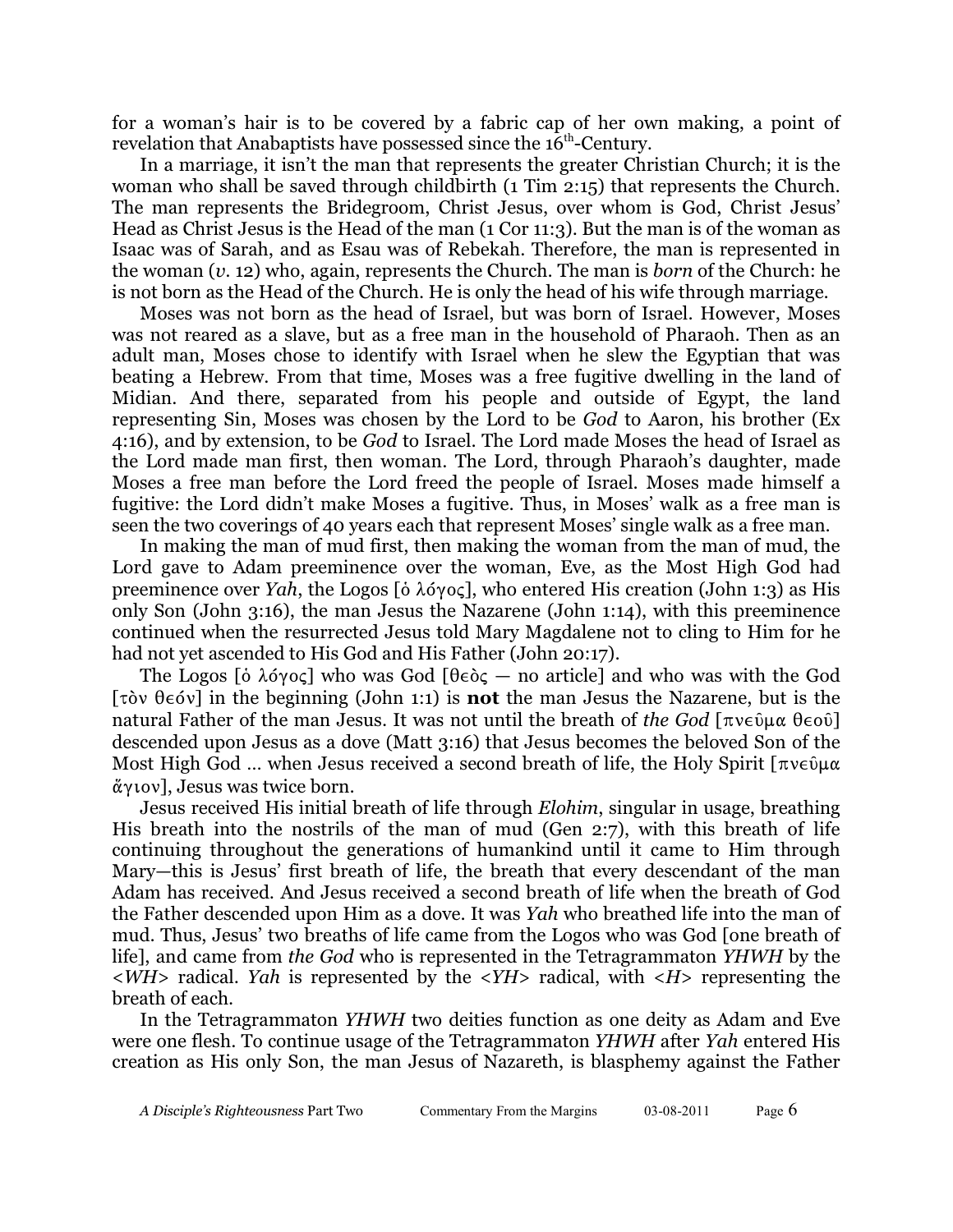and the Son; for continued usage of the *YHWH* is denial of Christ Jesus, and the person who denies Christ will be denied by Christ. Hence, every Christian who, through almost unimaginable hubris, adds vowel pointing to the Tetragrammaton *YHWH* and attempts to pronounce it denies Christ Jesus and has been permanently cut off from God. When this Christian dies, he or she will be resurrected into the lake of fire … while blasphemy against the Father and the Son can be forgiven, denial of Christ removes the possibility of being forgiven. So the logger or mill worker who takes Christ's name in vain can be forgiven, but the Christian who has succumbed to the Sacred Names Heresy denies the very basis for forgiveness and will not be forgiven.

When the glorified Jesus breathed on ten of His disciples and said, *Receive the Holy Spirit*  $\lceil \pi v \in \mathbb{Q} \mu \alpha \alpha' v \cdot v \rceil$  *breath holy* (John 20:22), Jesus continued and said, "If you forgive the sins of anyone, they are forgiven; if you withhold forgiveness from anyone, it is withheld'" (*v*. 23). Thus, possession of the spirit of God gives to the Christian authority to forgive sins and to withhold forgiveness: the blasphemy of those Sabbatarian Christians who deny Christ through using bastardized Hebrew pronunciations for Jesus' name and through denying that the Logos was God, the God who created everything that has been made, shall not have their sins forgiven. Forgiveness for them is withheld. Repentance for them is not possible, for the Father has already sent over them a strong delusion "in order that all may be condemned who did not believe the truth" (2 Thess 2:12).

The Apostle Paul writes of two holy spirits, the breath of Christ  $[\pi v \in \mathcal{L} \cup \mathcal{L} \cup \mathcal{L} \cup \mathcal{L} \cup \mathcal{L} \cup \mathcal{L} \cup \mathcal{L} \cup \mathcal{L} \cup \mathcal{L} \cup \mathcal{L} \cup \mathcal{L} \cup \mathcal{L} \cup \mathcal{L} \cup \mathcal{L} \cup \mathcal{L} \cup \mathcal{L} \cup \mathcal{L} \cup \mathcal{L} \cup \mathcal{L$ (Rom 8:9) and the breath of the One who raised Jesus from death (Rom 8:11), and indeed, two holy spirits/breaths are seen in the Tetragrammaton *YHWH*.

The man Jesus the Nazarene is the *only begotten* Son of *Yah*, not of the Father <*WH*>. The Man Jesus is the First of the firstborn sons of the Father; thus, Paul wrote, "For those whom He [<*WH*>] foreknew He also predestined to be conformed to the image of His Son, in order that He [Jesus] might be the firstborn among many brothers" (Rom 8:29).

*Many brothers. Foreknown. Predestined.* For a couple of centuries, Christians have tried to *duck* the importance of what Paul claims: sons of God are actual "sons," with Christ Jesus being the First of many sons of God, all to be as Jesus presently is, born of the Father through the Father giving to the Christian indwelling eternal life—His breath—in Christ Jesus, the *vessel* able to contain this *bright fire* that comes from God and is of the Father alone. Indwelling eternal life comes via the spirit of God  $\lceil \pi v \epsilon \hat{v} \rceil \mu \alpha$  $\theta \in \mathcal{O}$  in the indwelling spirit of Christ  $[\pi v \in \mathcal{O}]$   $\mu \alpha$  X $\rho \sigma \sigma$  $\sigma \delta$ ] … it was the spirit/breath of *Yah* that King David asked not to have taken from him (Ps 51:11), not the breath of the Father, with the Father being the One whom Jesus came to reveal to His disciples, not to all of Israel, let alone to the world.

The end of the age could not come upon all of humankind as the Flood of Noah's day came upon all breathing creatures if Jesus had revealed the Father to all of humankind; thus, Jesus' disciples are like those who boarded the Ark with Noah, a representation of the glorified Jesus, and the seven with him, types of the angels to the seven churches.

No person can come to the Father in this era unless the Christian was foreknown by the Father. A person cannot by the exercise of free will compel the Father to give to the person indwelling eternal life. Hence, before the Second Passover liberation of Israel at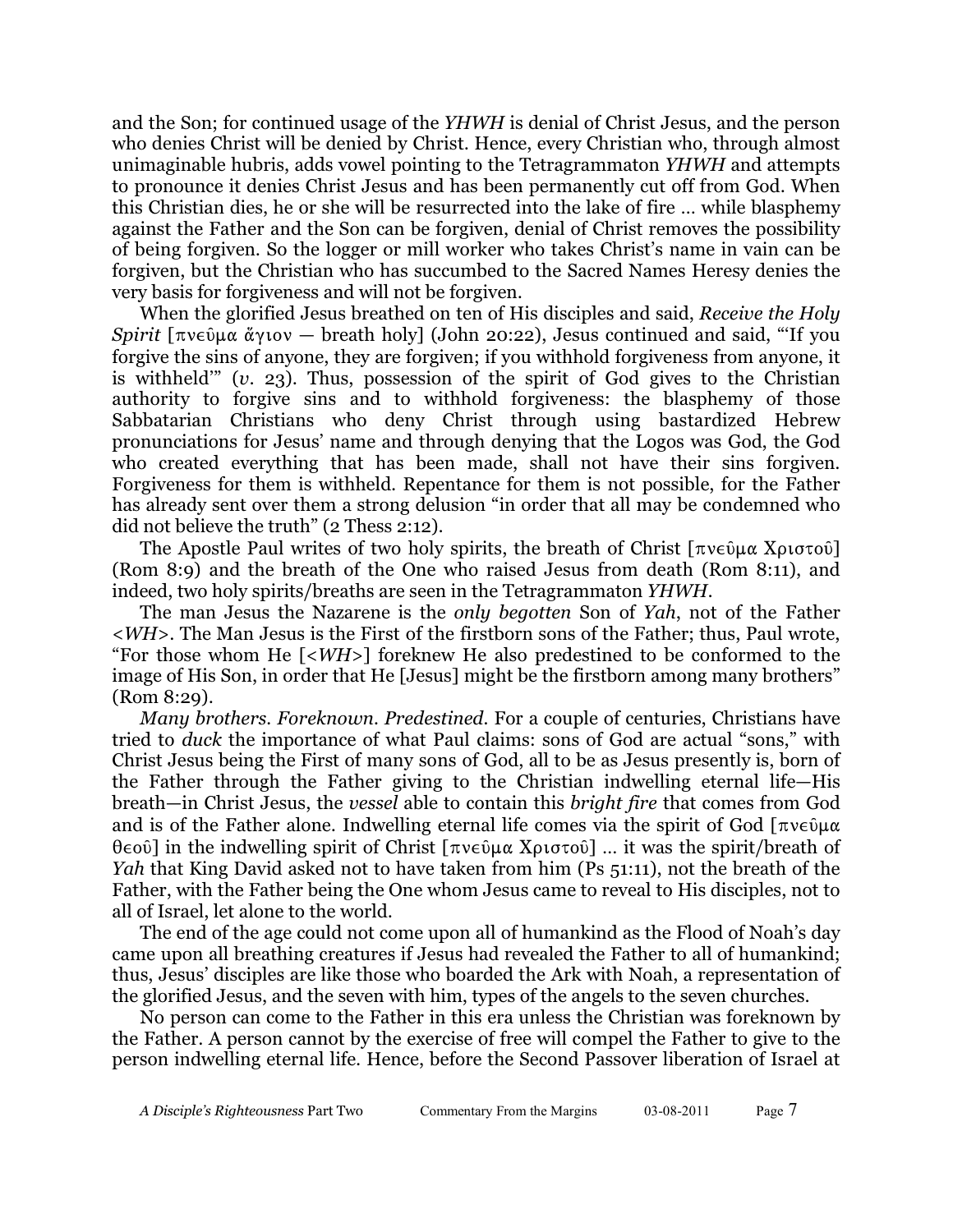the second Passover, only those individuals who are/were foreknown by the Father will receive indwelling eternal life, and this number is extremely small. Not just the majority of the Christian Church but almost all of the greater Christian Church has not been drawn from this world by the Father. Although Christians profess that Jesus is Lord by definition [what the word *Christian* means], the vast majority of Christians absolutely refuse to walk as Jesus walked, thus revealing that they are not born of God. If they were of God, they would walk as Jesus walked, the point that John makes: see 1 John 3:4–10.

To repeat the point for emphasis: in this present era, with very few exceptions, Christians are not of God even though they profess that Jesus is Lord … when I was first called to reread prophecy in a calling like that of the Apostle Paul, I assumed that many Christians were born of God, with these Christians scattered throughout various sects and creeds. But this is not the case. As I grew larger in grace and knowledge, I realized that it was the truly exceptional Christian who was actually born of spirit, that most Christians—because they profess that Jesus are Lord—are covered by the righteousness of Christ Jesus so that they are "marked" when the Second Passover liberation of Israel occurs. They are then *known* even though they were not *foreknown*; i.e., called by God before the Second Passover. But they do not today have the spirit of God. Thus, their transgressions of the Law are covered by the fact that they are *dead*, that is by the fact that their inner selves have not yet been raised from death. They cannot sin in the heavenly realm for they have no life in that supra-dimensional realm. They need no covering except that of their physical death for their sins.

With few exceptions, Christians cannot imagine being ignored by God when they, of their own free will, choose to identify themselves with Christ Jesus, professing with their mouths that Jesus is Lord and claiming to have a personal relationship with Christ Jesus while continuing to live as spiritual Gentiles, *prima facie* evidence that they are not born of God … if God were to give birth to all who profess to be of Christ—this is what will happen at the Second Passover—Christ Jesus would then be obligated to condemn all who will not believe Him to the second death, the lake of fire. The Christian who commits blasphemy against the spirit of God through willfully transgressing the commandments after being born of spirit has no sacrifice remaining for the Christian. This means, in its most simplified form, that after being born of God as a son every Christian who mingles the sacred [Christ] with the profane [the day of the invincible sun; the birthday of the invincible sun] doesn't have the transgression counted against the Christian but is condemned because of his or her unbelief that produced the transgression, meaning that accidental or unintentional transgressions are ignored as are intentional transgressions, but unbelief that is rebellion against the spirit is not ignored but is fatal.

The nation of Israel numbered in the census of the second year could not enter the Lord's rest because of this nation's unbelief (Heb 3:19). Likewise, greater Christendom, liberated at the Second Passover and numbered when the temple is measured (Rev 11:1), cannot enter heaven because of their unbelief that will be manifested on the day when the lawless one is revealed (2 Thess 2:3) through their mingling of the sacred with the profane in Christmas observance, 220 days after their liberation from indwelling Sin and Death.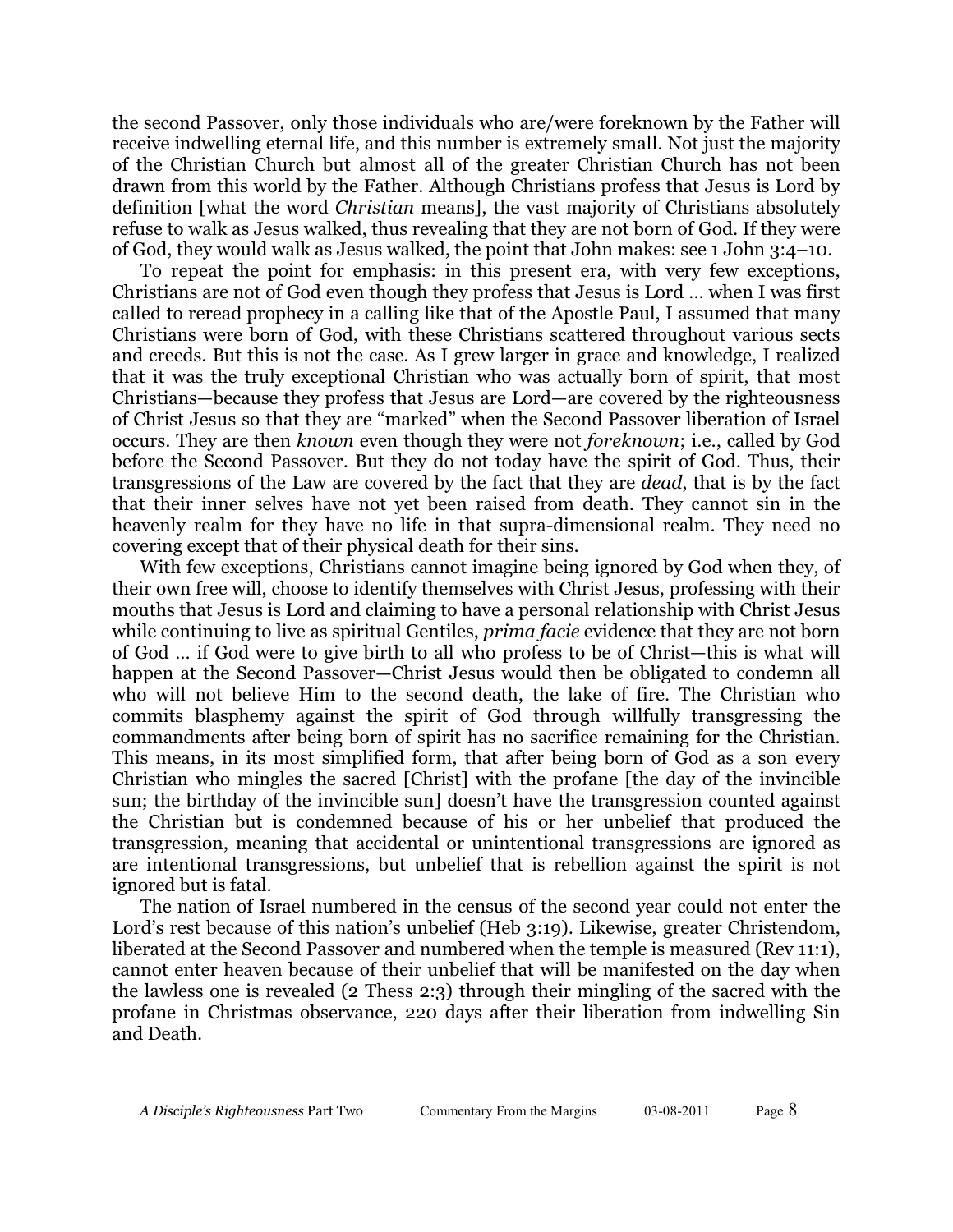When Christians are filled-with and empowered by the spirit of God at the Second Passover liberation of Israel, the Christian through no work, no effort of his or her own will no longer have any indwelling Sin or Death although the Christian will still be mortal. But Death will only come to the Christian from an outside cause: *martyrdom*. The Christian will not then need a second covering of belief that is counted to the Christian as righteousness. All the Christian has to do to be saved is endure to the end (Matt 24:13). Nothing else. But enduring means not returning to Sin once the Christian has been filled with spirit, having the Torah written on hearts and placed in minds so that every Christian knows the Lord.

But even after Christians are liberated from indwelling Sin and Death, the majority of them will rebel against God and return to Sin, such is the Adversary's deception … there is a valid reason why the two witnesses wear mourning garb.

7.

It is a shame to Christendom that a man—any man—has to address the subject of Christian women covering, but in this present era, the majority of all women who identify themselves as Christians appear as *public women*, a term used by Yankee officers when addressing prostitution in Nashville during the Civil War. American fashion emphasizes sexuality, thereby transforming women into *objects* of the male gaze. And while a counterargument to the objectification of women exists—an argument that claims by women being made into sexual objects they are empowered and hold power over men—the Christian woman should not be marketed as merchandise as Abram marketed Sarai in Egypt through the half truth that *she is my sister*. There is no righteousness in half truths, in being half covered, in transforming Christian women into attractive livestock that can be purchased for a dinner and a dance.

The argument that woman are empowered by appearing in public in various stages of undress, that their sexuality gives them power over the male gaze so that they control it rather than being controlled by it, is an argument for darkness [the grotto] having power over light. This is an argument that holds nothing can *escape* a black hole, that light cannot escape, that righteousness can only exist as Hawking radiation exists. But this argument was defeated when Christ Jesus was resurrected from death and ascended to His Father and our Father, and will again be defeated when the two witnesses, establishing the defeat of Death, are resurrected after the darkness of the third day ends through this world being taken from the four kings and the little horn and given to the Son of Man.

The great shame of Christendom is that Muslim women cover their hair and except for the notable exception of Anabaptist women, Christian women do not understand that they also need to cover their *natural covering* that is for them, grace, and that is represented by their hair with a second covering, one they have made with their hands that is analogous to imitating Paul as Paul imitated Christ Jesus.

Did Paul have authority over the glorified Jesus, who struck Paul blind on the road to Damascus? Of course not! Jesus did not imitate Paul. Rather, Paul imitated Jesus, and through imitation showed that Jesus was Paul's head, not the other way around. It is for this reason that Christians imitate Christ, their Head, and the Head of the Woman.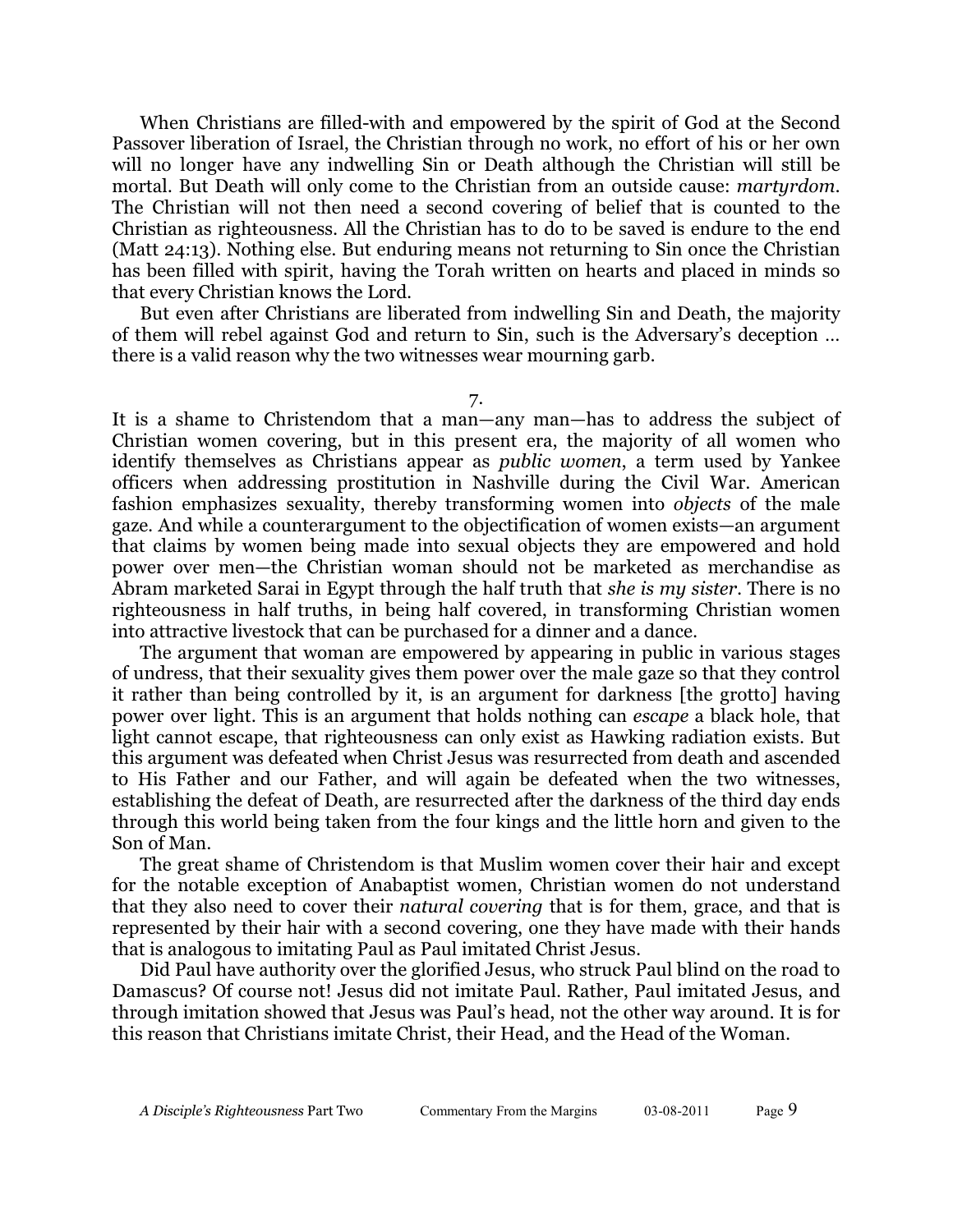Therefore, the question must be asked: was the righteousness of Jesus sufficient to save Paul, then Saul of Tarsus, if Paul had not done as he was told and afterwards proceeded to imitate Jesus?

What would have happened if Paul, not deterred by being struck blind, would have continued in his quest to kill Christians? Would Paul have been saved? Were the pricks to Paul's conscience adequate to save Paul?

Being covered by the righteousness of Christ Jesus doesn't permit the Christian to continue in sin: John expresses this concept as, "No one who abides in Him [Jesus] keeps on sinning; no one who keeps on sinning has either seen Him or known Him. … No one born of God makes a practice of sinning" (1 John 3:6, 9).

Determining who is or who hasn't yet been born of God is relatively simple: the person who keeps on transgressing the commandments, with the Sabbath commandment being the one most often transgressed, has not been born of God. Thus, all Christians who ignore the Sabbath have not yet been born of God regardless of what they believe about themselves. Now add to this, all Sabbatarians who deny Christ Jesus though claiming that God the Father is the creator of all that has been made do not honor their spiritual parents and thereby transgress the fifth commandment. This means that those Sabbatarians entrapped in the Sacred Names Heresy are not of God even though they claim affiliation, with their claim of affiliation forming the basis for why their sins are not forgivable. This also means that those Sabbatarians who are either Arians or Trinitarians transgress the fifth commandment and are not born of God.

There is really nothing difficult about understanding that in this present era, a Christian must add to the garment of Christ Jesus' righteousness a second covering, that of walking as Jesus walked, something that the disciple does and something that Christ Jesus cannot do for the Christian. The theologian who teaches that the Christian needs to do nothing, that Paul could have kept on persecuting Christians and still have been saved because grace—the garment of Christ—is sufficient for salvation is of the Adversary and is not of God. And that is about as delicate as I can put it; for this theologian is a spiritual bastard, a murderer, the enemy of Christ, and by extension, my enemy. And such theologians abound in Protestant Christendom.

The counter argument to grace alone being sufficient for salvation is in the acts of the Lord causing Pharaoh to expel Abram from Egypt after returning Sarai to Abram, and in the acts of the Lord causing a later Pharaoh to expel Israel under Moses from Egypt … if grace alone was sufficient for salvation, Abram could have continued to dwell in Egypt, the geographical land representing Sin, the king of the South. Israel could have continued to dwell in Egypt, and the Christian Church could continue to dwell in this world without any end of the age coming upon Christians.

As Abram/Abraham is a type of Jesus the Nazarene, Moses is a type of Christ Jesus. And as Abram and Sarai were expelled from Egypt, and as Moses and Israel were expelled from Egypt, the greater Christian Church under the two witnesses [who will be as Moses and Aaron were] will be forcibly expelled from spiritual Babylon—and when forcibly expelled from sin, Christians do not have to do anything but endure to be saved, with this message of *endurance* being the endtime good news that must be delivered to every nation as a witness to all peoples (Matt 24:13–14).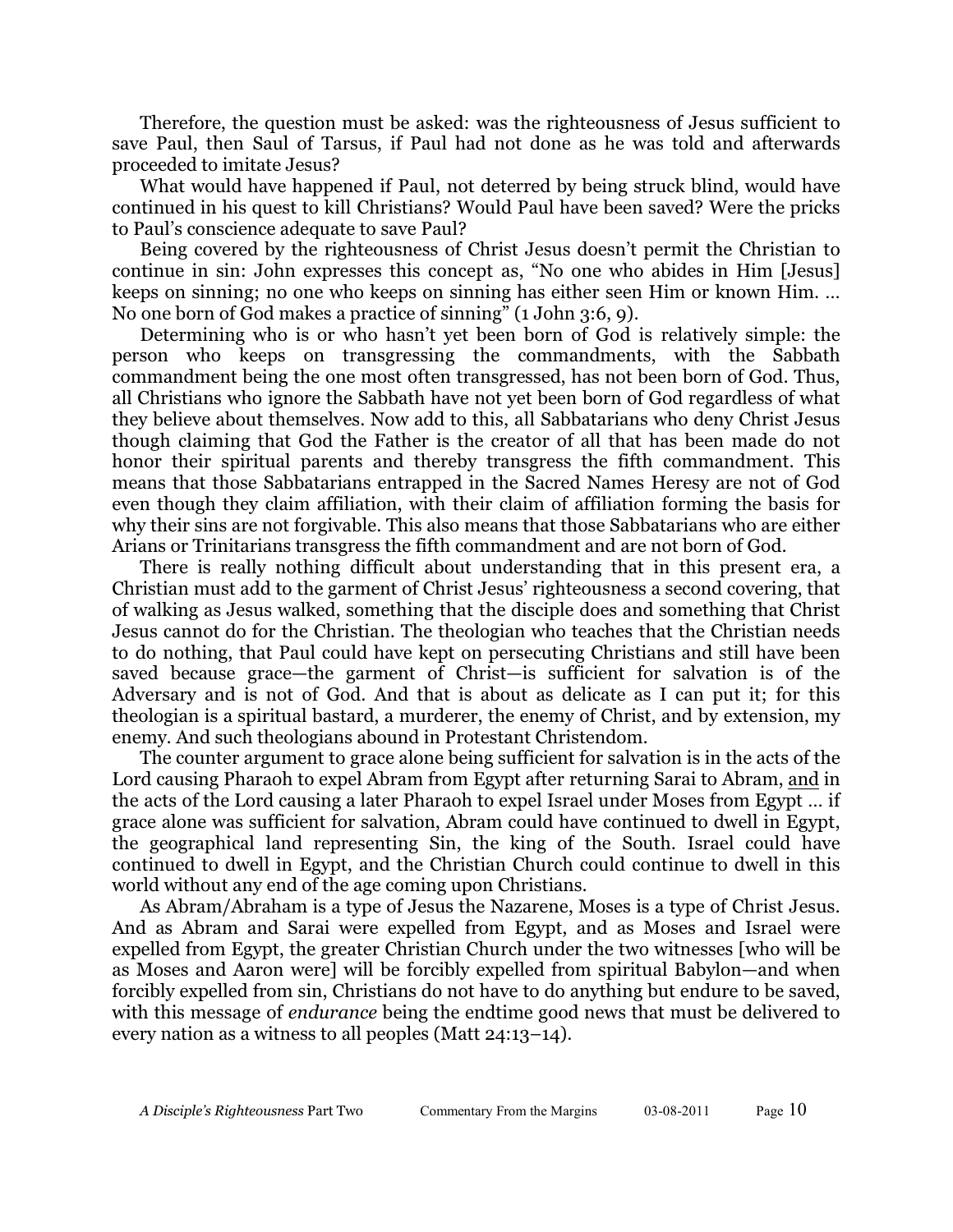Sarai in Egypt and in Pharaoh's house was *covered* by her obedience to her husband, Abram, who suffered a serious absence of faith after leaving his father's house in Haran;

The lawlessness of Israel in Egypt was *covered* by Israel having been made slaves of Pharaoh through Jacob leading the 70 down into Egypt;

The lawlessness of greater Christendom has been covered by Christendom's death; i.e., by its loss of the Holy Spirit late in the  $1<sup>st</sup>$ -Century so that when the Apostle John died, the Church as the Body of Christ died.

The Second Passover liberation of Israel will see the forcible expulsion of greater Christendom from spiritual Babylon through every Christian being filled-with and empowered by the spirit of God. These liberated Christians can—and many will—return to spiritual Babylon by taking Sin back inside themselves, but in doing so they will commit blasphemy against the spirit, blasphemy that will not be forgiven. They become casualties in a war for which their pastors left them unprepared. Christians are not prepared to fight for righteousness even when given the righteousness of God; for they hadn't practiced covering themselves with their own righteousness, walking uprightly before God. It hasn't been their habit to keep the commandments to the best of their ability. So when Satan comes after them, they will willingly return to Sin, with their return assuring their death in the lake of fire.

If the majority of Christians will not strive to keep the commandments after they have been filled with spirit and have the commandments written on hearts and placed in minds, what is the likelihood of these Christians striving to keep the commandments today if they were born of spirit? Not great? That is correct. If they won't keep the commandments when filled with spirit, they certainly wouldn't in this present era. And if they sample/taste the goodness of God and will not then keep the commandments, they will have no sacrificing remaining. They will be condemned to the lake of fire when judgments are revealed. Therefore, out of love for those human beings who profess that Christ Jesus is Lord, God the Father has not given to them, except for the Elect, a second breath of life, His breath that gives to the person indwelling eternal life in the vessel that is the breath of Christ.

8.

No human being can compel the Father to draw the person from this world as the Father drew the initial twelve Apostles and as He called Paul and Barnabas for the work He would have them do. It is the Father who determines to whom He will give a second breath of life, His breath, the breath of God  $[\pi v \in \mathfrak{e} \in \mathfrak{e} \in \mathfrak{e} \in \mathfrak{e}$ . A person can believe God and can cover him or herself with the person's righteousness and can even seek to walk as Jesus walked—all without being born of God. There is no barrier that stops a person from keeping the Sabbath, or from honoring father and mother, or from loving neighbor and brother as the person loves him or herself—doing all without being born of God.

Keeping the Sabbaths of God is not a sign that the person has been born of God. Rather, keeping the Sabbath is the sign that the person knows that the Lord sanctifies Israel; therefore, when all of Christendom has been born of God and born filled-with and empowered by spirit, the Sabbath and Sabbath observance will *mark* those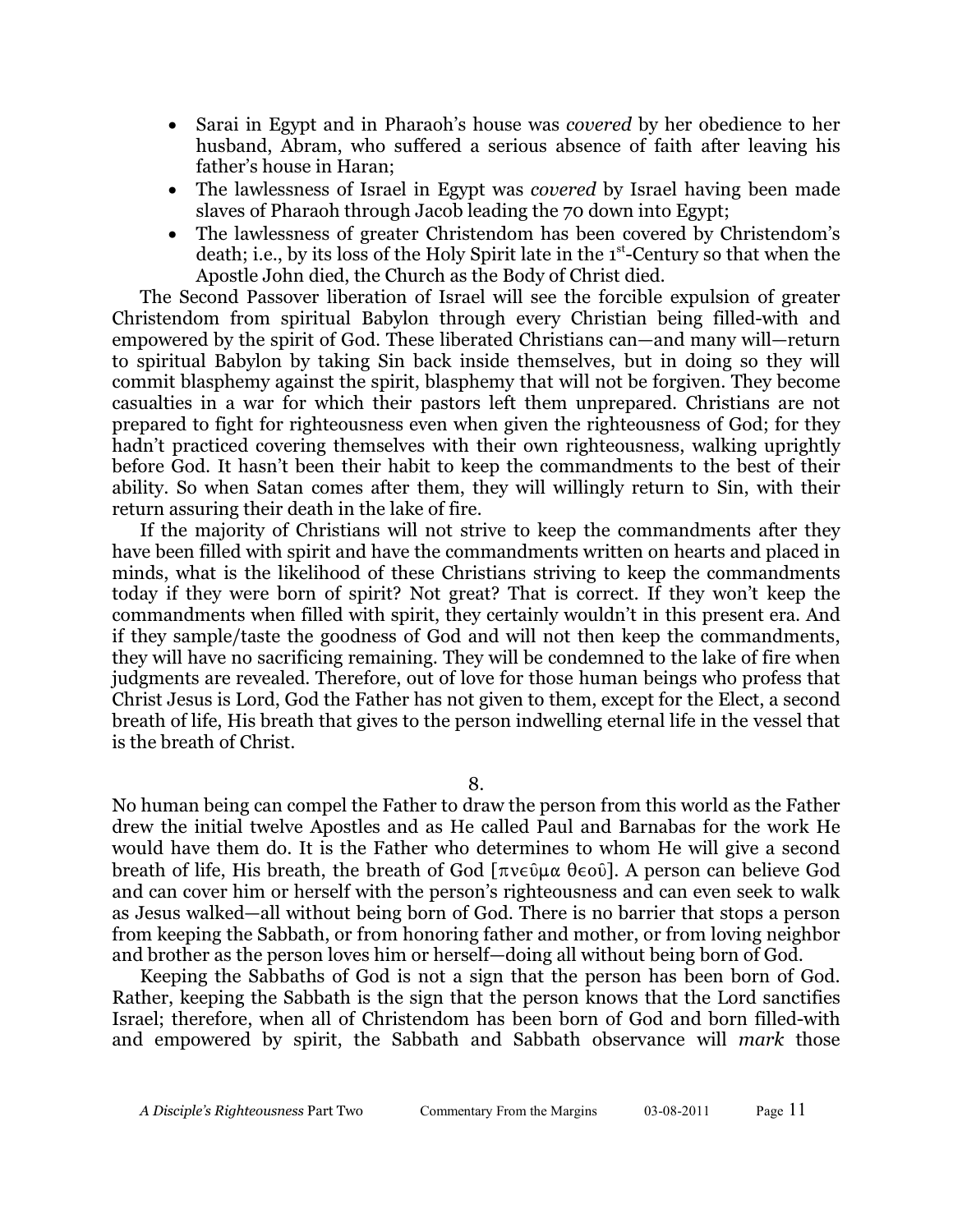Christians who know that God sanctifies Israel, for all of Christendom will then be circumcised-of-heart Israel.

In his epistles, Paul doesn't speak much about keeping the Sabbath, with Paul's silence concerning the Sabbath leading to considerable speculation about the importance of keeping the Sabbath … Sabbath observance is the *mark* by which Christians disclose that they know that God sanctifies Israel; Sabbath observance is not a *mark* that God places on those who are His. Once the Second Passover occurs, Sabbath observance is a *sign* marking those who are of God. Hence Sabbath observance can be likened to a Christian woman covering her hair with fabric in this era—

The Mennonite woman who today covers her hair with a dolly discloses that she is in subjection to her husband, with her husband covering her transgression of the Sabbath commandment by having authority over her as Pharaoh in Egypt had authority over the people of Israel. However, following the Second Passover when both the Mennonite woman and her husband will no longer have indwelling Sin and Death in their fleshly members, both will have the Torah written on hearts and placed in minds so that both will finally *know the Lord*, the Mennonite woman will need to begin keeping the Sabbath—keeping all of the commandments—as the replacement for the garment of grace being stripped away (see Luke 17:30). When the Law is written on hearts and placed in minds, obedience to God through keeping the commandments will be as natural as long hair: the woman will have to do something, as in transgressing the Sabbath, to hinder this *then natural though unnatural* covering that equates to her hair. Following the Second Passover, to transgress the Sabbath would equate to the woman being shorn: she would deny glory to herself and to Christ Jesus, the Bridegroom.

In Paul saying little about Sabbath observance, Paul discloses that he realizes those fellowships to whom he addresses his epistles are primarily composed of converts who have not been born of spirit. Because "all who have sinned without the law will also perish without the law" (Rom 2:12), the judgment of a convert regardless of whether the convert is or isn't born of God requires that the convert not sin; i.e., not transgress the commandments, especially the commandments pertaining to loving neighbor as self. Therefore, Paul focuses on love for brother and neighbor and doesn't focus on the commandments that address love for God, which no person can truly have without being born of God.

Christians have sloppily said that *so-&-so* is *born of spirit*, or *filled with spirit* when that simply hasn't been the case, with the best evidence of this in Christian women appearing as *public women*, thereby bringing shame to their husbands and fathers. … Using the former Worldwide Church of God (WCG) as an example, WCG's founder and pastor-general Herbert W. Armstrong taught his disciples to keep the commandments and to keep the High Sabbaths of God. He taught his disciples—and they were his, not Christ's—to abstain from unclean meats and to generally live healthy lives. But he also taught that a woman's hair was her covering, that a woman needed no other covering. And in this teaching, he disclosed his lack of spiritual understanding that manifested itself in his prophetic teachings, none of which are of any use to a person born of God. And because Armstrong lacked spiritual understanding, he could never discern who did or didn't have the spirit of God, and he continually placed men who were not born of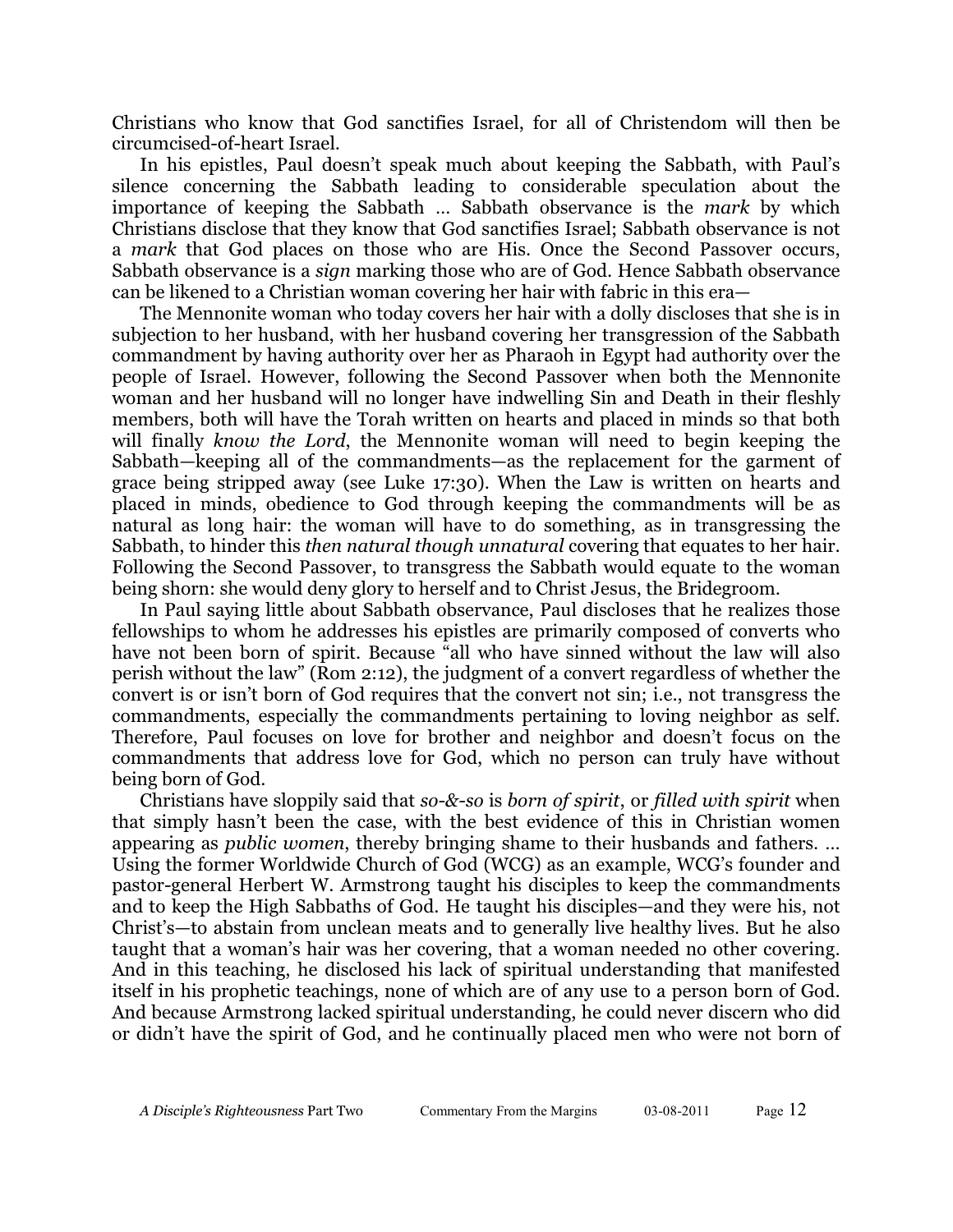God in positions of authority within WCG, with his placement of these men leading to the demise of his work almost immediately after his death in January 1986.

## **The person who has truly been born of God wants others to have been likewise born, and is overly eager to believe that every pious Christian has been born of spirit when this is just not the case**.

Because the Christian who has not been born of God has no real comprehension of what it means to be born of spirit; and because the Christian who has truly been born of God wants to believe that everyone else has been so born; and because so few Christians have truly been born of God that no readily discernable measure exists to determine whether a person is or isn't born of God, the general assumption of every Christian has been that all are born of God, or at least all within a particular sect or creed. The Lutheran will not accept a Jehovah Witness as being born of God, and a Mormon will not accept a Roman Catholic as being born of God, but the Lutheran is preconditioned to accept every other Lutheran as being born of God. The same applies in the other named sects and creeds. Therefore, many marriages were made inside and outside the former WCG that should not have been made: again, when there is no true understanding of what it means to have been born of God, there is no means for determining whether a man is a spiritual bastard or whether the woman is a spiritual Gentile.

A Christian man who is married to a spiritual Gentile is in a marriage that should not have occurred. In analogy, this Christian man is in a situation like that when "there were found some of the sons of the priests who had married foreign women" (Ezra 10:18) even after a remnant of Israel had returned to Jerusalem from Babylon. *Porneia* then existed, with *porneia* pertaining to marriages that were made that should not have been made. Likewise, the Christian man who knowingly marries a spiritual Gentile is guilty of *porneia*, in that the man is in a marriage that should never have occurred. And when *porneia*  $\lceil \pi$ opv $\epsilon$ i $\alpha$  – from Matt 19:9] is translated as sexual immorality, or adultery, or fornication, the endtime Christian can begin to appreciate just how serious a matter it is when a Christian man marries a spiritually *public woman.*

The same holds in reverse when a Christian woman marries a spiritual Gentile, a man of this world, a spiritual bastard. The marriage is one that should not have occurred.

The Christian who refuses to walk as Jesus walked—that is, to walk as an observant Judean regardless of whether outwardly circumcised—is simply not of Christ. And if the Christian is not of Christ even though he or she professes that Jesus is Lord, the Christian is not a potential spouse for the believing Christian … no *observant Christian* should ever marry a Christian who refuses to walk as Jesus walked; for selfidentification with Christ only means the person will be forcibly expelled from spiritual Babylon at the Second Passover liberation of Israel.

9.

Paul sandwiched his references to coverings between his admonishment not to desire evil as Israel did in the wilderness (1 Cor 10:6) and to take the Passover in a worthy manner (1 Cor 11:17) … by the structure of Paul's first recorded epistle to the holy ones at Corinth, Paul links imitating Jesus with head coverings and with taking the Passover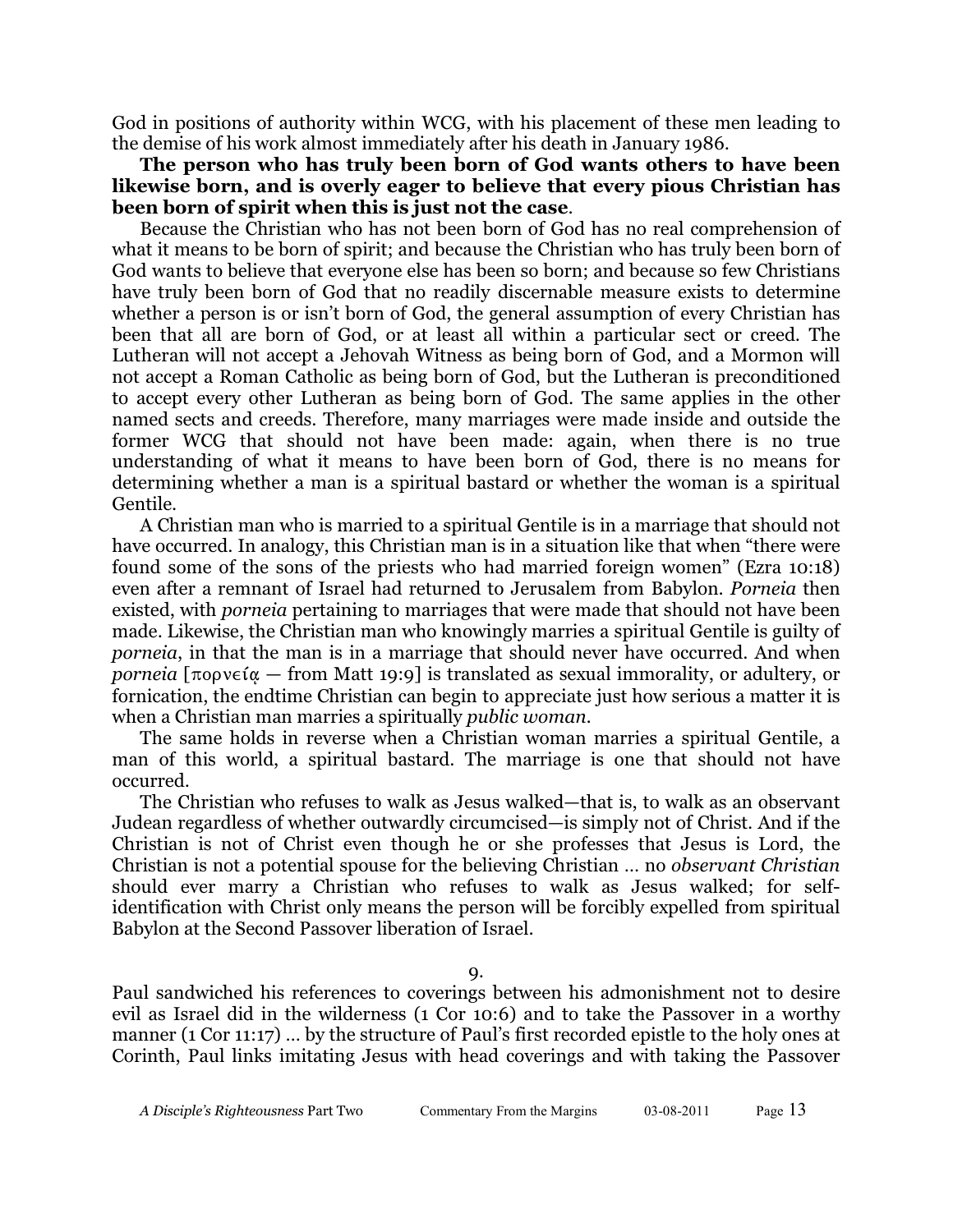sacraments on the night that Jesus was betrayed. And certainly, the Christian who walks as Jesus walked will take the Passover sacraments in a worthy manner.

When Israel ceased being the nation merely circumcised in the flesh, and the high priest changed from being a natural son of Levi to being Christ Jesus, the symbols of authority also changed: the paschal lamb was no longer a bleating sheep, a male of the first year without blemish, but became the Lamb of God, the man Jesus the Nazarene. And continuing this change of symbols, broken unleavened bread on the night of the First Unleavened, the dark portion of the  $14<sup>th</sup>$  day of *Aviv*, represents the body of Jesus the Nazarene, with the Cup that Jesus blessed that night representing His blood that is poured out for the forgiveness of sins. But bread and wine on any other night of the year do not represent the body and blood of Jesus. Broken and blessed unleavened bread on the night that Jesus was betrayed—not on other nights, or on other days—serves as the symbol of Jesus' broken body; for it isn't the bread that is special, or even the prayer that is special, but rather, it is the belief of the disciple that is special, belief that will cause the disciple to take the Passover sacraments on the one night of the year when Jesus left His disciples with an example for how to take them, beginning with foot washing.

Walking as Jesus walked is a *work of faith* the Christian undertakes that is in addition to Jesus covering His disciples with His righteousness … in walking as Jesus walked, the feet of disciples become spiritually dirty and must be washed before taking the paschal sacraments. Thus, foot washing becomes a symbol or sign of striving-to but not being fully successful in walking as Jesus walked.

Taking the Passover sacraments of bread and wine on the night Jesus was betrayed is also a *work of faith* that is in addition to grace. Taking the Passover sacraments not many times a years—not weekly or quarterly or on a fixed day of the week—is for every Christian a sign that identifies the Body of Christ being in submission it its Head, Christ Jesus, as the woman, by covering her long hair with a covering she has made with her hands, signifies that she is in submission to her earthly husband.

For the woman, unshorn hair is her *natural* covering for which she does no work. Although there is work involved in maintaining her hair just as there is work involved in maintaining a relationship with Christ Jesus, there is no work involved in growing the hair just as there is no work involved in the disciple coming under grace. There is, however, work involved in the woman covering her hair with a fabric covering of her own making just as there is work involved in walking as Jesus walked, and as there is in taking the Passover sacraments on the night that Jesus was betrayed.

Generally, Christians fear *works* to such an extent that they willingly neglect salvation so as not to be involved in *works*.

10.

Returning to Abraham, the suspension of disbelief necessary to accept the premise that the natural descendants of Jacob are of Hagar rather than being of the son of promise, *Isaac*, is also necessary for acceptance of the premise that Abraham had no seed prior to the birth of Christ Jesus:

To give a human example, brothers: even with a man-made covenant, no one annuls it or adds to it once it has been ratified. Now the promises were made to Abraham and to his offspring. It does not say, "And to offsprings,"